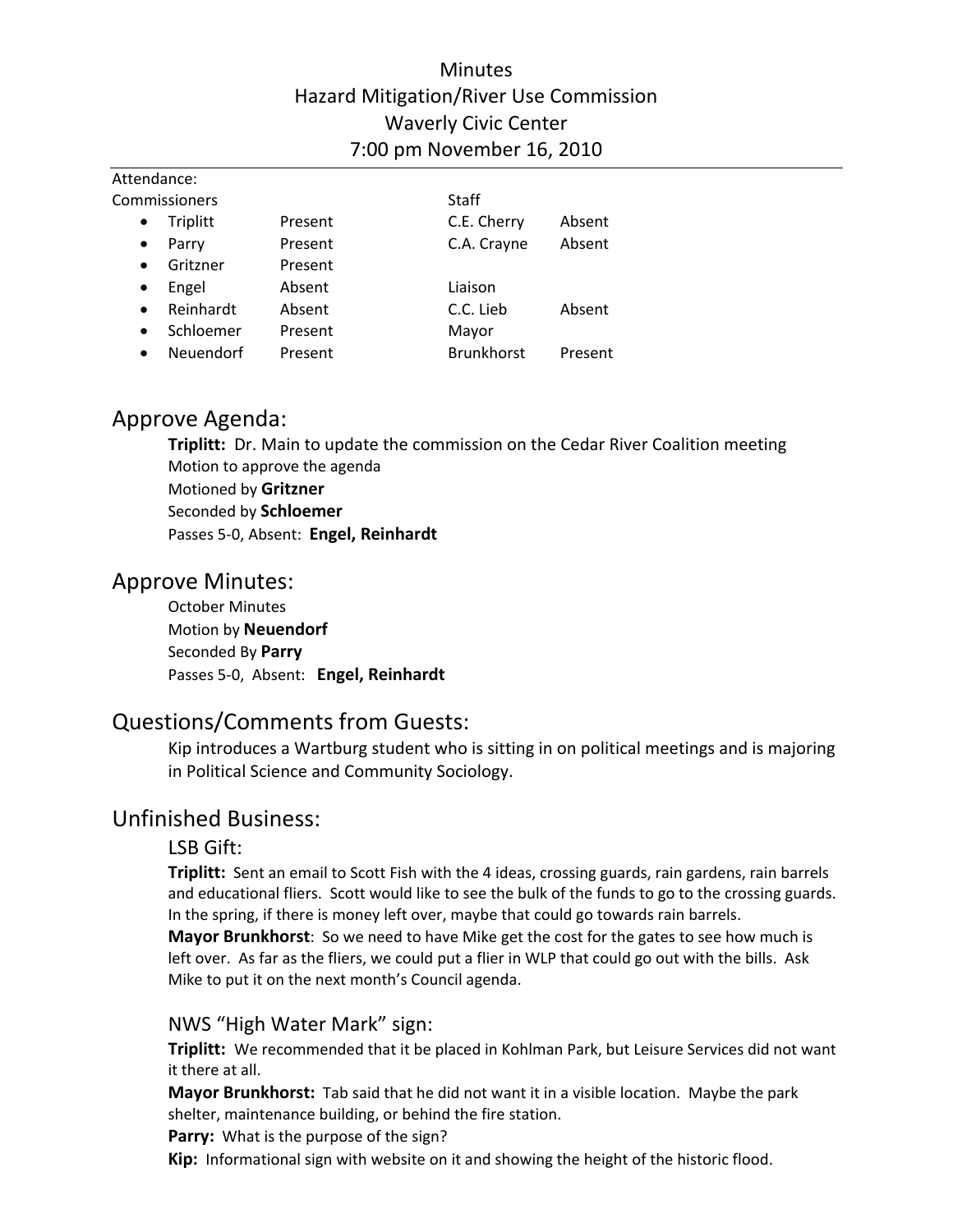**Parry:** Likes the idea of something telling what happened but not at the park because of the real estate issue as a constant reminder, and go to the park to have fun and see that.

**Kip:** Told the NWS that he thought that the City of Waverly would like to have the sign, but if it's not going to be used, they would like it back. It is for educational and historical purposes. **Parry:** Thinks it would be ok for historical, but not in the park.

Schloemer: Has seen signs along roads in other towns.

**Neuendorf:** The park was thought to be a good place because of the it being visible and Mike said it could also show what the dam could do for us. Maybe on the green bridge?

**Triplitt:** Is more intrigued to hear what the 3 commissioners were affected by the flood and see what they think we should do with it. It should be also known as a badge of courage for what we did. Maybe on the fence of the green bridge?

**Schloemer:** Maybe down by the Amvets.

**Mayor Brunkhorst:** On the back side of the fire station, along the trail, near the river would be a good place. But we would have to see if the fire department would be ok with it. Engel could present it to them.

**Kip:** NWS wants to know if there would be anything formal done.

**Triplitt:** Doesn't know if there will be, since it is a touchy issue.

**Schloemer:** It would be good to have it behind the fire station as a thank you to them and be humbling.

**Commission:** Agrees that behind the fire station would be acceptable. Do something formal during Flood Awareness Week.

#### New Business:

River Use Discussion:

**Schloemer:** Says he has some ideas such as "Smoke on the Wapsie" days, River days, do as many things in the park along the river, ski shows. Boat rides on. We also could do ice skating. **Triplitt:** We could also look at doing a boat float at night? The water trail would be good too. **Kip:** Wapsie does a poker run up by Fredricka. Also we do a fish run, where you buy a fish and and they dump them in the river and the first fish to finish wins. They also do a lighted boat parade on the Wapsie. They also do a snow golf tournament. South of the dam is a great float, too. In the Spring, I take people out in kayaks and canoes.

**Commission:** Contact JC's, Darren, Boy Scouts, Ski Club for boats and others to get coordinated to put an event together. Plan a time and date to hold an event.

Brunkhorst: Informed the Commission that the band shell has two possible locations, Kohlman Park or the Fair Grounds. Decision should be made by the end of the year.

# Tabled Items:

### Project Status:

Waverly Dam Reconstruction

#### SE Waverly Flood Protection Study:

**Neuendorf:** Before the meeting was an open house and it was very well done. Study shows 100 yr. flood protection and will cost a lot of money. By building the levies, it will push the river up no more than a foot. This is a big project that doesn't protect a lot of homes and mine is one of them.

**Triplitt:** Says that FEMA would have to do modeling before anything could be done. **Brunkhorst:** Are we going to meet next month to hear a report from AECOM?